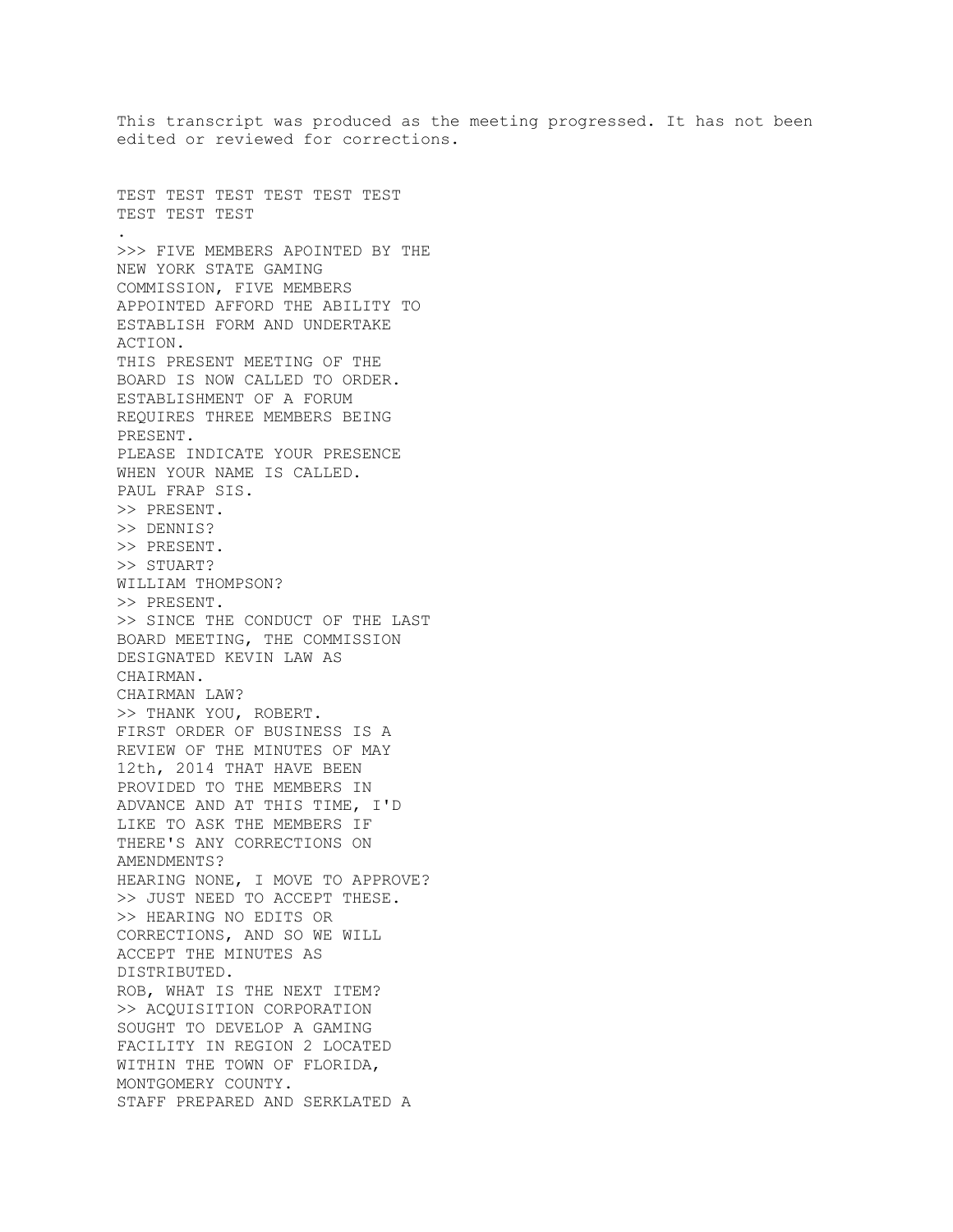MEMORANDUM DETAILING SPECIFIC ISSUES WITH THE FLORIDA ACQUISITION COMPANY, REQUEST FOR APPLICATION, PHYSICAL FILING, AND CONTENT. IN SHORT, STAFF FINDS THAT THE FLORIDA ACQUISITION CORPORATION FAILED TO FILE REQUIRED MATERIALS AND OBJECTIVELY FAILED TO MEET THRESHOLD APPLICATION REQUIREMENTS. >> COMMISSIONERS, ANY QUESTIONS REGARDING THE MEMORANDUM DISTRIBUTED REGARDING THE FLORIDA ACQUISITION CORPORATION OR THE APPLICATION ITSELF? >> MR. CHAIRMAN? I'M DIRECTOR OF FLORIDA -- >> HOLD -- PLEASE HAVE A SEAT. AND I'LL BE WITH YOU IN A SECOND. FIRST, WE -- I WANT TO GET A MOTION ON THE TABLE, AND THEN I'LL ASK IF THERE'S ANY QUESTIONS. SO BASE ON THE MEMORANDUM AND COMMENTS, A MOTION TO FIRST DISQUALIFY FLORIDA ACQUISITION CORPORATION? >> I MOVE. >> SECOND? >> THERE'S A MOTION ON THE TABLE. DISCUSSION ON THE MOTION FROM ANY OF THE COMMISSIONERS? HEARING NONE. WHILE WE DO NOT HAVE A PUBLIC PORTION COMPONENT OF THIS, A GENTLEMAN JUST STOOD UP AND ASKED TO BE RECOGNIZED. I'LL ASK YOU TO STATE YOUR NAME AND WHERE YOU ARE FROM, AND THEN WE'LL LET YOU KNOW IF WE'LL ALLOW YOU TO PARTICIPATE IN OUR DISCUSSIONS. >> THANK YOU, SIR, I'M JOHN BAR, DIRECTOR OF THE FLORIDA CORPORATION. HERE WITH THE BOARD. [ INAUDIBLE ] >> WE'RE NOT OBLIGATED TO REQUIRE YOU TO, BUT WHAT WE'RE NOT ALLOWED TO DO IS ALLOW TO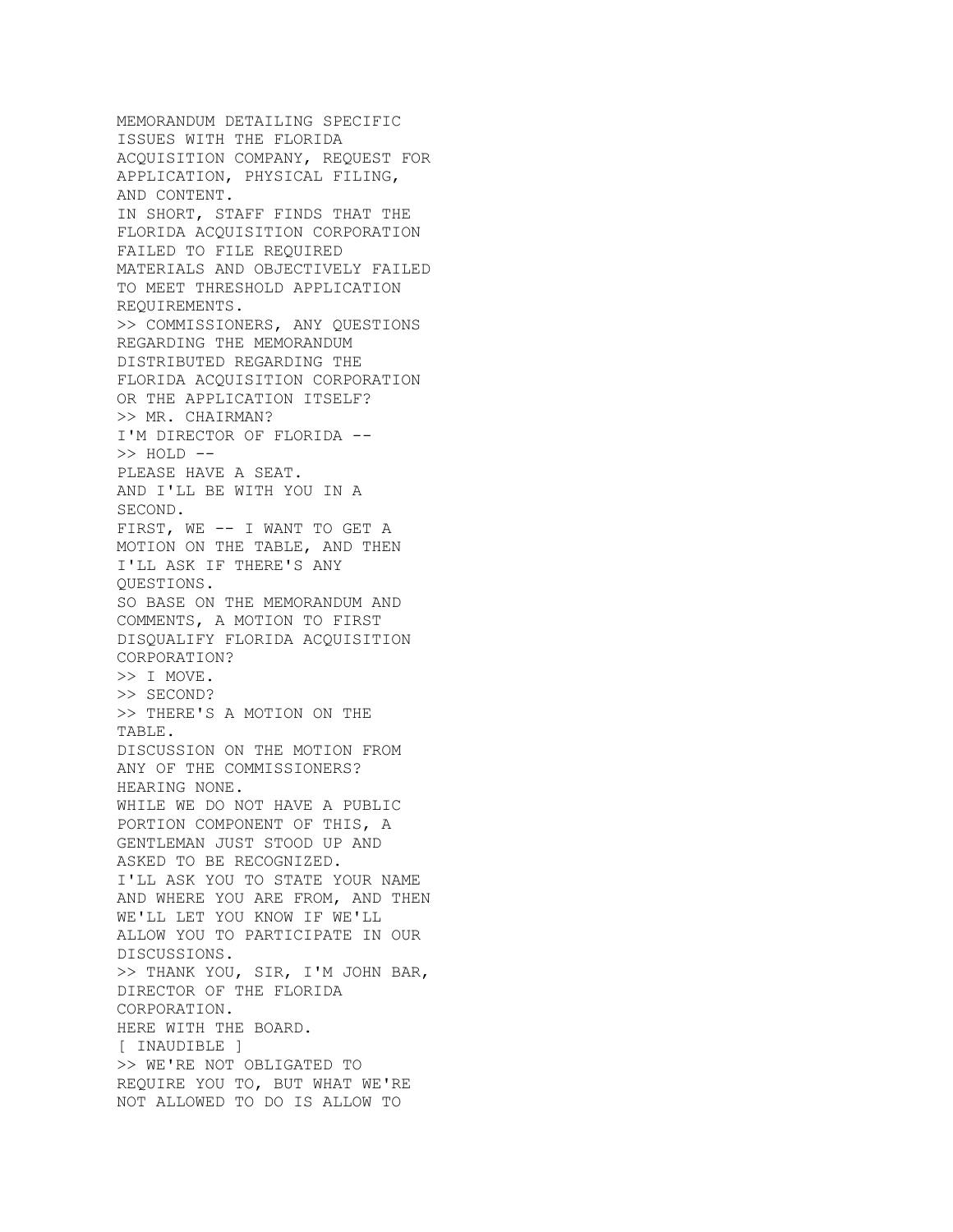ENGAGE IN DISCUSSIONS WITH YOU, SIR, BECAUSE THAT WOULD BE UNFAIR DELIBERATIONS WITH THE APPLICANT, AND THERE ARE 16 OF THEM, HOWEVER, AS A CURTESY TO THE MAYOR WHO IS NOT AN APPLICANT, WE WILL ALLOW YOU TO SPEAK FOR THREE MINUTES, NO MORE, AND IF YOU COULD STATE YOUR NAME FOR THE RECORD, WE'LL ENTERTAIN COMMENTS FROM YOU. NO DISRESPECT TO YOU, SIR, IT'S JUST WHAT WE ARE NOT ALLOWED TO DO. >> I APPRECIATE YOUR ATTENTION ON THIS AS I KNOW IT'S UNUSUAL. THANK YOU, ALL, THANK YOU BECAUSE I HAVE A TORN ACL. >> SIT DOWN. WE'LL HOLD YOU TO THREE MINUTES. >> I'LL BE VERY CLOSE TO THREE MINUTES I'M SURE. I'D LIKE TO THANK YOU. YOU HAVE A THANKLESS AND CONTROVERSIAL JOB HERE, BUT I'M K-A-N-N-E-C-H-E-N. I REPRESENT RESIDENTS IN MY CITY AND 31,000 RESIDENTS IN MONTGOMERY COUNTY. WE ARE SUBJECT TO EXTREME POVERTY, I LOST AN INDUSTRY YESTERDAY, 120 JOBS LEAVING MY COMMUNITY. WE ARE IN A REALLY TOUGH SPOT, AND I KNOW OTHER COMMUNITIES ARE EXPERIENCING SIMILAR SITUATIONS, BUT WE ARE ONE OF THEE MOST IMPOVERISHED COUNTIES IN THE STATE. I'M HERE TO RESPECTFULLY ASK THIS COMMISSION RECONSIDER THE RECOMMENDATIONS TO DISQUALIFY THE FLORIDA ACQUISITION APPLICATION TO LOCATE A CASINO IN OUR COMMUNITY. IN CONSIDERING MY REQUEST, I'LL REVIEW MY EXPERIENCE OF THE PROCESS. THE TOWN OF FLORIDA AND COUNTY OF MONTGOMERY WORKED FOR MONTHS ON WHAT WE PERCEIVE TO BE THE FIRST GLIMMER OF HOPE OUR IMPOVERISHED COMMUNITIES HAVE HAD IN YEARS, EVEN DECADES.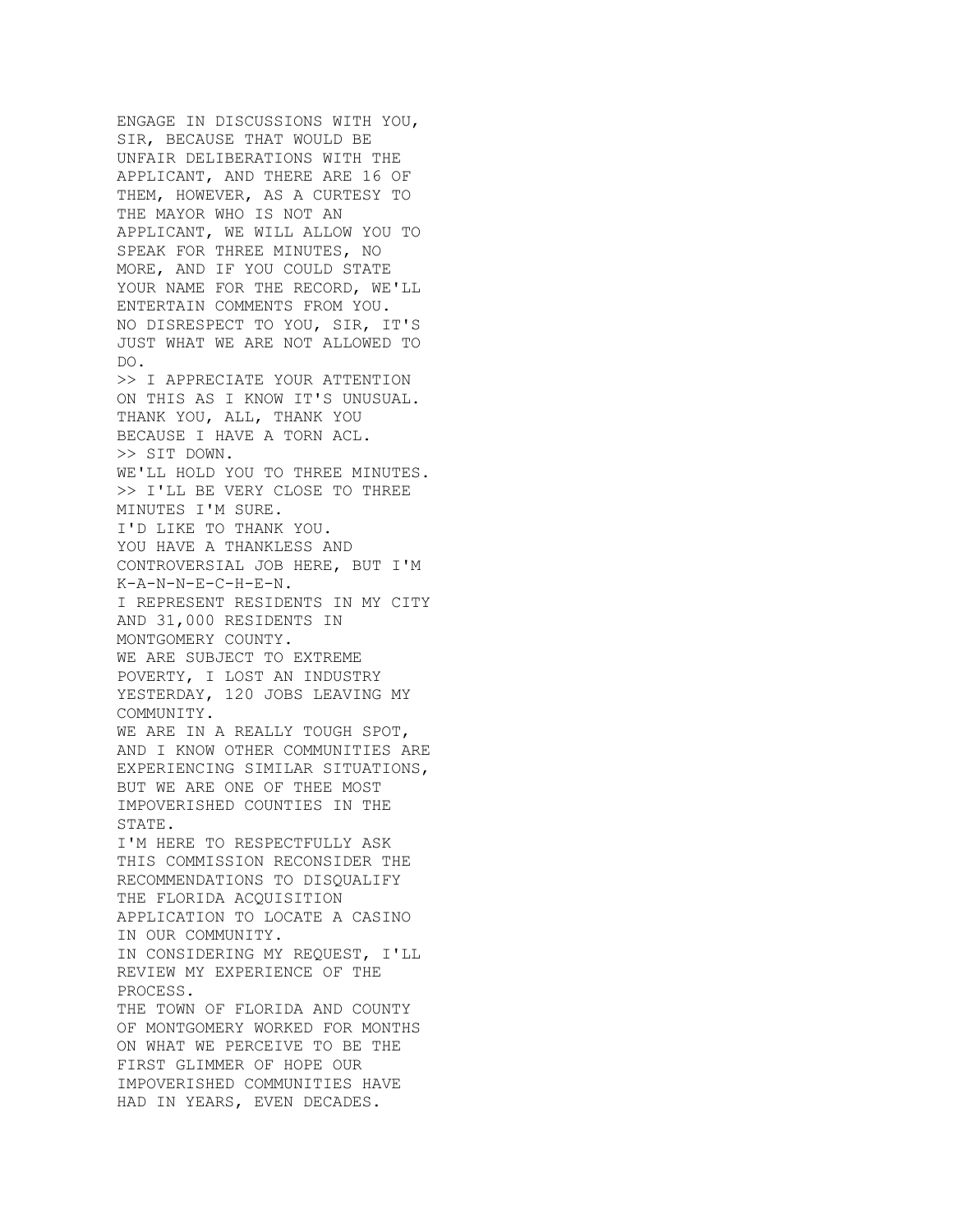THIS PROJECT WOULD TRANSFORM OUR LOCALITY GIVEN THE SCOPE OF THE CASINO COMPLEX, GOLF COURSE MEKKAH, AND ALSO HAVING THE RESIDENTIAL AND COMMERCIAL OPPORTUNITIES INHERENT IN THE PROJECT. THE RESPONSE FROM OUR CITIZENS ARE UNIQUELY SUPPORTIVE IN AN UNPRECEDENTED WAY. BELIEVE ME, AS A SMALL TOWN MAYOR, NOT MANY THINGS GARNER 98% OF THE POPULATION'S SUPPORT, SO THIS HAS BEEN PHENOMENAL GIVING US HOPE, FINALLY. FOLLOWING THESE OUTREACHES WITH THE COMMUNITIES OF MONTGOMERY AGAIN, AND FLORIDA, AND THE COUNTY OF MONTGOMERY HAD GONE TO GREAT CANADIAN TO ASK THEM TO SERIOUSLY CONSIDER WHAT DIRECTION THE PROJECT WOULD GO IN AS THE PUBLIC SUPPORT LARGELY PUSHED THIS FORWARD. THAT'S OUR REQUEST AS WE INVOLVE THE MUNICIPALITY TO MEET WITH THE GAMING COMMISSION. MR. FISHER, IT WAS NICE TO SEE AND DISCUSS OUR ISSUES ABOUT THE AMBITIOUS TIMELINE AND ECONOMIC MODEL THAT HAS BEEN PROPOSED. THE BUSINESS DIRECTOR, DEVELOPMENT DIRECTOR, KEN ROSE AND STAFF, MET WITH MR. FISHER IN JUNE PRIOR TO SUBMISSION DEADLINE. MR. FISHER LISTENED ATTENTIVELY TO OUR CONCERNS AND CAREFUL TO MAKE NO PROMISES. I WANT TO MAKE THAT VERY CLEAR. THIS WAS TO BE EXPECTED. HOWEVER, ONCE WE WERE REPEATEDLY INSTRUCTED THAT TO HAVE ANY CONSIDERATION IN THE PROCESS, WE MUST SUBMIT AN APPLICATION REGARDLESS OF THE STATE OF COMPLETEDNESS IF WE DID NOT HAVE AN APPLICATION SUBMITTED, THERE WOULD BE NO FURTHER CONVERSATION, AND SO WE PUT THIS UP TO THE CANADIAN PARTNERS ENCOURAGED AS THERE HAD BEEN SOME DISCUSSION ABOUT PULLING OUT, YOU KNOW, THE PARTNERS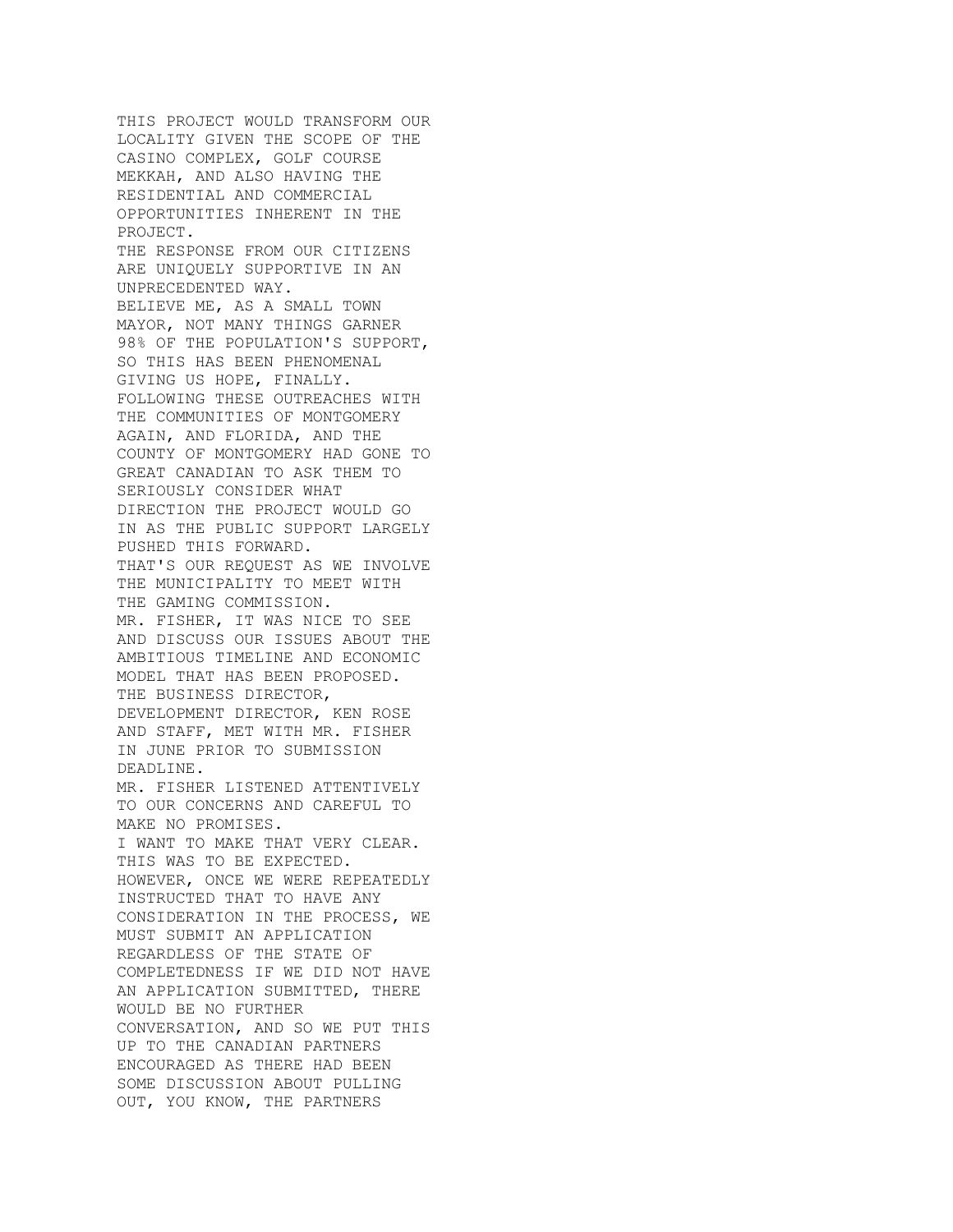DISCUSSED PULLING OUT PRIOR TO TO US GOING BACK, AND FLORIDA ACQUISITIONS MADE THE DECISION TO MOVE FORWARD WITH THE PROCESS WITH AN INCOMPLETE APPLICATION BASED ON OUR INTERPRETATION FROM THE MEETING AND CONTINUED TO WORK OUT THE DETAILS OF THE PROJECT. OVER THE ENSUING WEEKS, OUR PARTNERS HAVE TRIED REPEATEDLY TO CONTACT SOMEONE HERE AT THE GAMING COMMISSION TO TALK ABOUT POSSIBLE CONCERNS AND QUESTIONS, AND IT'S MY UNDERSTANDING ATTEMPTS AT COMMUNICATION WERE UNSUCCESSFUL. PERHAPS THAT IS ALSO TO BE EXPECTED. I WAS SURPRISED AND SAD PENNED TO HEAR OF THE DISQUALIFICATION VIA THE WEBSITE BEGIN THE IMPORTANCE OF THIS PROJECT TO THE COMMUNITY, AND I CANT STRESS ENOUGH HOW IMPORTANT IT IS TO US JUST TO BE IN THE GAME. I KNOW THE GOVERNOR HAS MADE INTERNATIONAL MARKETS A PRIORITY FOR THE STATE. THIS PROJECT IS UNIQUE IN THAT IT ADDRESSES THE STRATEGY FOR ECONOMIC GROWTH FOR THE STATE, AND I'M HOPEFUL THAT THAT STRATEGY AND THE POVERTY OF OUR COMMUNITY WILL COMPEL THIS GROUP TO RECONSIDER THE DETERMINATION AND GIVE US A CHANCE TO PARTICIPATE. THIS COMMISSION HAS THE AUTHORITY AND DISCRETION TO RECONSIDER AND GRANT US OUR REQUEST, SO WE ONLY WANTED A CHANCE. PLEASE, PLEASE, PLEASE HELP US. >> THANK YOU. LET THE RECORD REFLECT I GAVE YOU TWO EXTRA MINUTES. >> I AM SO SORRY. >> THANK YOU, MAYOR, FOR TRAVELING HERE FOR THOSE COMMENTS. >> THE MAYOR, AS MEMBER OF THE BOARD, I THANK YOU FOR COMING DOWN AND SPEAKING TO US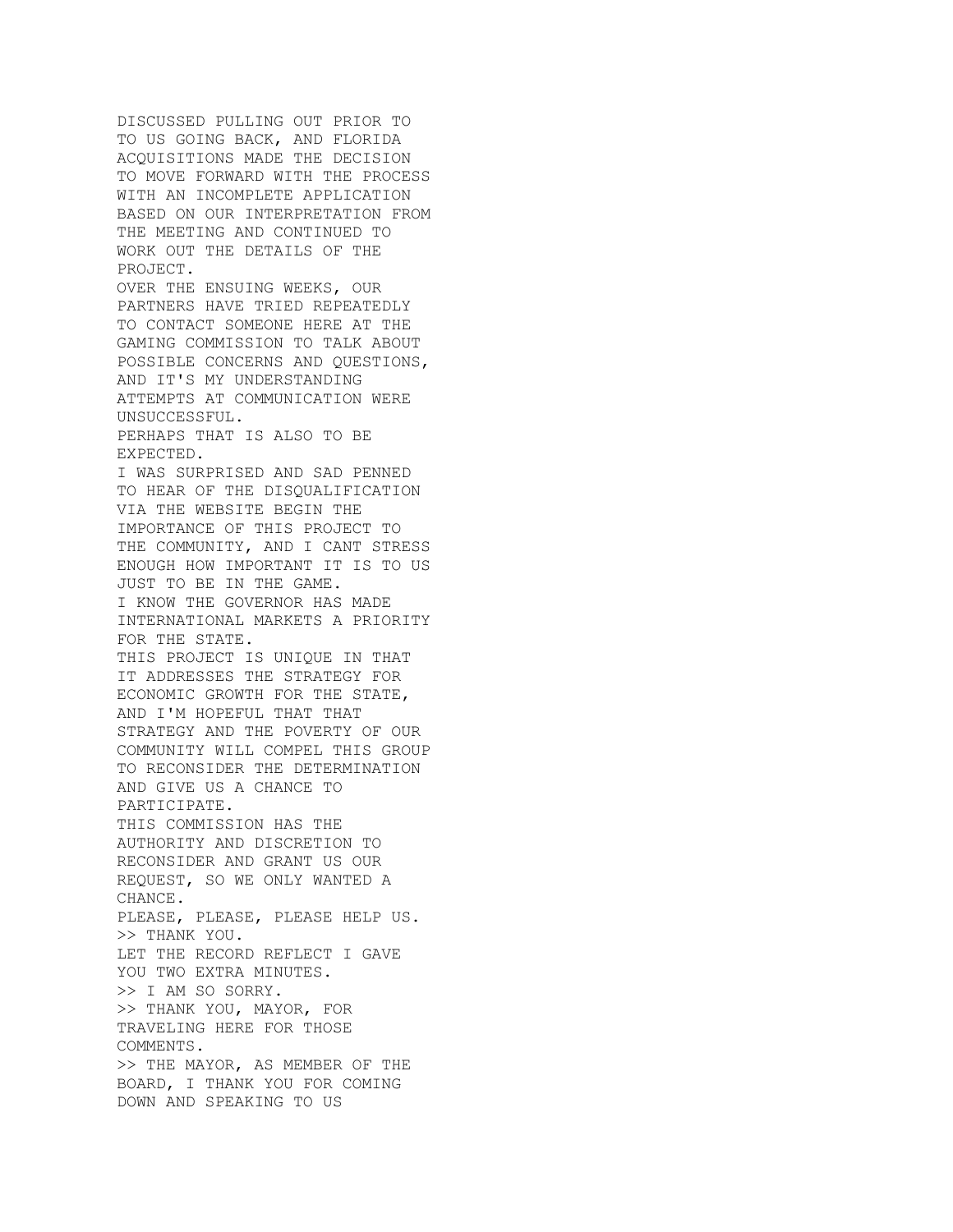UNDERSTANDING HOW IMPORTANT IT IS TO YOU AND TO THE RESIDENTS OF THE CONSTITUENCY OF THE CITY. THE PROBLEM THAT WE HAVE AND PROBABLY ONE OF THE MORE TRANSPARENT AND SKRUT NEWSED OF THE PROBLEMS THE STATE WILL EVER SEE IS THERE'S A SET OF RULES THAT LITERALLY EVERY APPLICANT HAS HAD TO ABIDE BY, AND IF WE MAKE -- I UNDERSTAND HOW IMPORTANT THIS MAY BE, BUT THERE IS AN UNFAIRNESS TO ALL THEM, EVERY OTHER APPLICANT AND TO OTHER CITIES AND MUNICIPALITIES TO SAY WE'RE GOING TO THROW THE RULES OUT AND WAIVER THIS. WITH STAFF, WE'VE BEEN SCRUPULOUS IN FOLLOWING -- OKAY, SAVING MONEY, BUT I THINK THAT, YOU KNOW, WHEN YOU LOOK AT BOTH THE REQUESTS FOR, I THINK IT WAS HALF OF THE AMOUNT TO BE SUBMITTED AS WELL AS EXTENSION IN TIME, IT'S SOMEHOW UNDERMINDS EFFORTS THAT EVERYBODY ELSE MADE, AND THAT IS, AND I UNDERSTAND, YOU KNOW, HOW IMPORTANT THIS IS. AT THE SAME POINT, WE HAVE PUSHED AND BEEN SCRUPULOUS OF EVERYBODY PLAYING BY ONE SET OF RULES. >> YES. >> WE WE UNDERMIND THE ENTIRE PROCESS. I THINK THAT WAS WHY STAFF LOOKED AND RECOMMENDATION IS BEFORE US BECAUSE IT UNDERMINDS EVERY EFFORT MADE IN A TRANSPARENT OPENNESS TIME FRAME IF WE CHANGE THE RULE. THAT'S WHAT I WANT TO EXPRESS. AGAIN, THANK YOU FOR SPEAKING TO US. >> THANK YOU. >> THANK YOU, MAYOR. >> THANK YOU. >> ANY ACTION WE TAKE WILL NOT, IN ANY WAY, DISMISS THE MAYOR COMMENTS ABOUT THE ECONOMIC SITUATION IN THE COMMUNITY. WE SUPPORT THE EFFORTS, BUT THERE IS A PROCESS.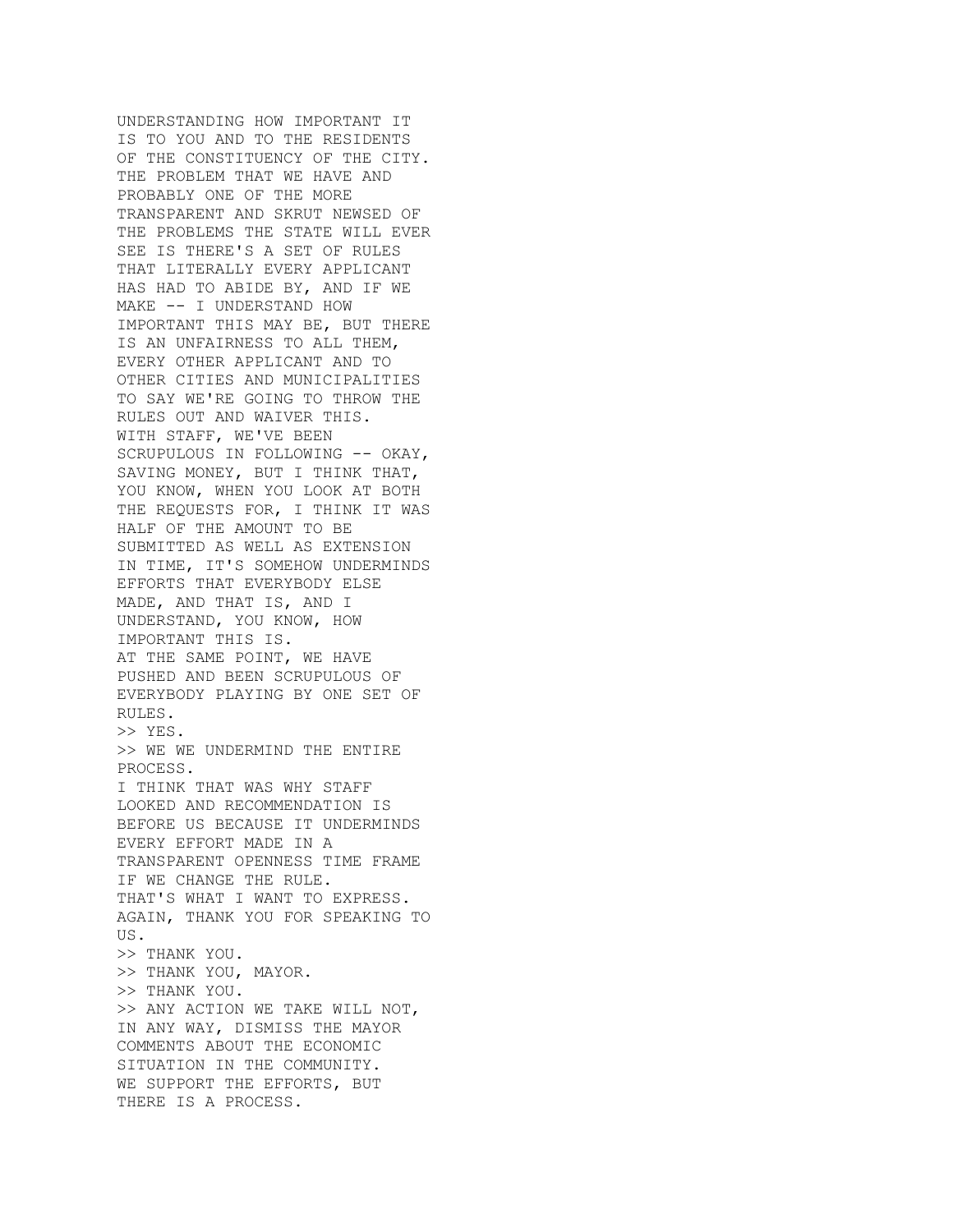COMMISSIONER THOMPSON MENTIONED. THERE IS A MOTION ON THE TABLE, AND A SECOND, AND IS THERE ANY OTHER DISCUSSION BY ANY OTHER COMMISSIONERS? >> JUST TO ECHO WHAT BILL SAID VERY WELL. >> OKAY. SO, WE NEED TO TAKE AN ACTION ON THE MOTION. ALL IN FAVOR OF THE MOTION TO DISQUALIFY THE FLORIDA APPLICATION SAY AYE, ANY OPPOSE? THE MOTION CARRIES. NEXT ITEM UP? >> NEW YORK STATE IMPAIRS BRAYING LAW SECTION 306.9 AUTHORIZES THE BOARD TO PATROL MULL GAIT RULES AND REGULATIONS DEEM NECESSARY TO CARRY OUT ITS RESPONSIBILITIES. TO THAT REGARD, THE BOARD WILL FROM TIME TO TIME HAVE RULES TO THE ADMINISTRATIVE ACT. ITEMS 4A AN 4B ARE COMPANION PIECES, RULES CONSIDERATE OF ADOPTION. ON MARCH 31st, 2014, THE GAMING FACILITY LOCATION BOARD ADOPTED EMERGENCY RULES PRESCRIBING THE FEE INFORMATION FOR GAMING FACILITY APPLICANTS AND TO ENABLE THE BOARD TO HAVE A HEARING PROCEDURE IN PLACE BEFORE ANY POTENTIAL PUBLIC HEARING OCCURS. THE BOARD READOPTED THE EMERGENCY RULES ON MAY 12th, 2014, AND PROPOSED THE SAME RULES FOR PERMANENT ADOPTION. IF ADOPTED TODAY, THE RULES WOULD BE EFFECTIVE AS PERMANENT UPON PUBLICATION IN THE STATE REGISTER, THAT COULD OCCUR AS EARLY AS AUGUST 27th, 2014. THE EMERGENCY RULES, HOWEVER, REMAIN IN EFFECT THROUGH AUGUST 25th, 2014, HENCE ITEM 4B, EMERGENCY RULE MAKING EXTENSION PER TAPING TO THE VERY RULES PREVENTING THE RULES FROM EXPIRING, THE SUBJECT HAS NOT CHANGED SIPSZ THE EMERGENCY READOPTION ON MAY 12, 2014.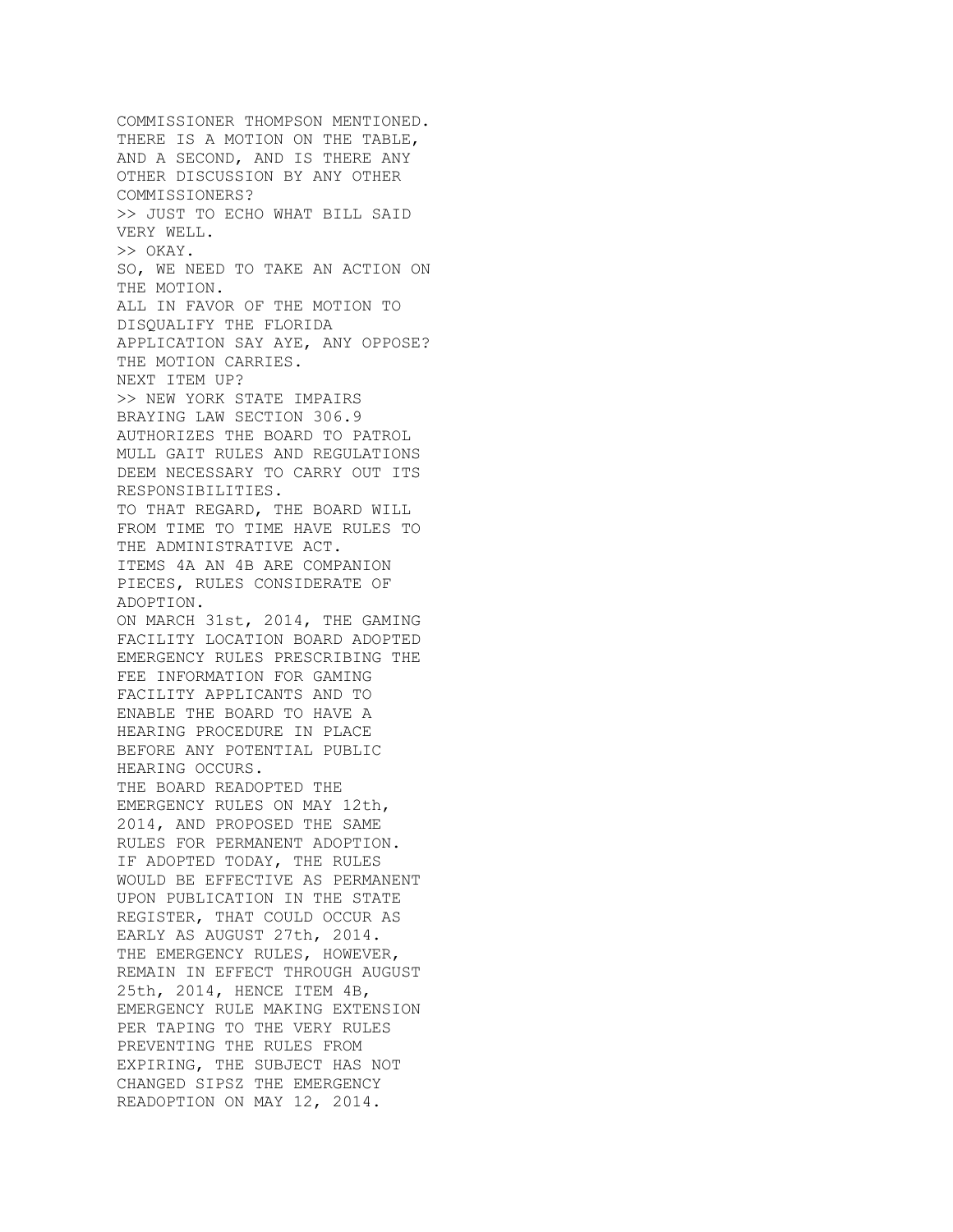THE BOARD NOW MAY CONSIDER THIS TIMELY -- THE RULES FOR PERMANENT ADOPTION. WHILE NO PUBLIC COMMENT WAS FORMALLY RECEIVED IN REGARD TO THE NOTICE OF PROPOSED RULE MAKING, STAFF IS AWARE THAT REPRESENTATIVES OF MONTGOMERY COUNTY ASKED THE BOARD REDUCE FEE APUBLICLE TO THE COUNTY BY ONE-HALF OR ALLOW OTHER MECHANISMS RESULTING IN THE HALF. PRIOR THE FORMER RULE MAKING PROCESS, INDIVIDUALLY CONSIDERED BY ALL BOARD MEMBERS AT THAT TIME AND REJECTED IS NOT FEASIBLE OR FAIR TO REJECT PROVISIONS OF THE RFA OR MAKE INDIVIDUAL REQUESTS OF THE BIDDER AND TO DO SO CREATES AN UP FAIR BIDDING PROCESS FOR EVERY OTHER POTENTIAL BIDDER. REPORTEDLY, THE CONSIDERATION NOW IS, ONE, THE PROPOSED ADOPTION OF THE RULES PERTAINING TO THE GAMING FACILITY ASK FOR APPLICATION AND RELATED FEES AND HEARINGS AS PERMANENT RULES, AND, 2, READOPTION OF THE RULES PERTAINING TO GAMING FACILITY REQUESTS FOR APPLICATION AND RELATED FEES, HEARINGS AS AN EMERGENCY RULE WITH SUCH READOPTION FILED WITH THE DEPARTMENT OF STATE PRIOR TO EXPIRATION OF THE CURRENT EMERGENCY RULES. >> ANY QUESTIONS? >> READOPTION LASTS AN ADDITIONAL 60 DAYS? EXPECTED DURING THE 60 DAYS THE PERMANENT RULES COME INTO EFFECT? >> THEY WOULD BE EXPECTED IF YOU APPROVED THEM FOR PERMANENT ADOPTION TODAY, EFFECTIVE AUGUST 27th. >> VERY GOOD. >> ANY OTHER QUESTIONS ON THE RULES OR THE FEES? >> A MOTION FOR THE READOPTION OF THE RULES PERTAINING TO THE GAMING FACILITY REQUEST FOR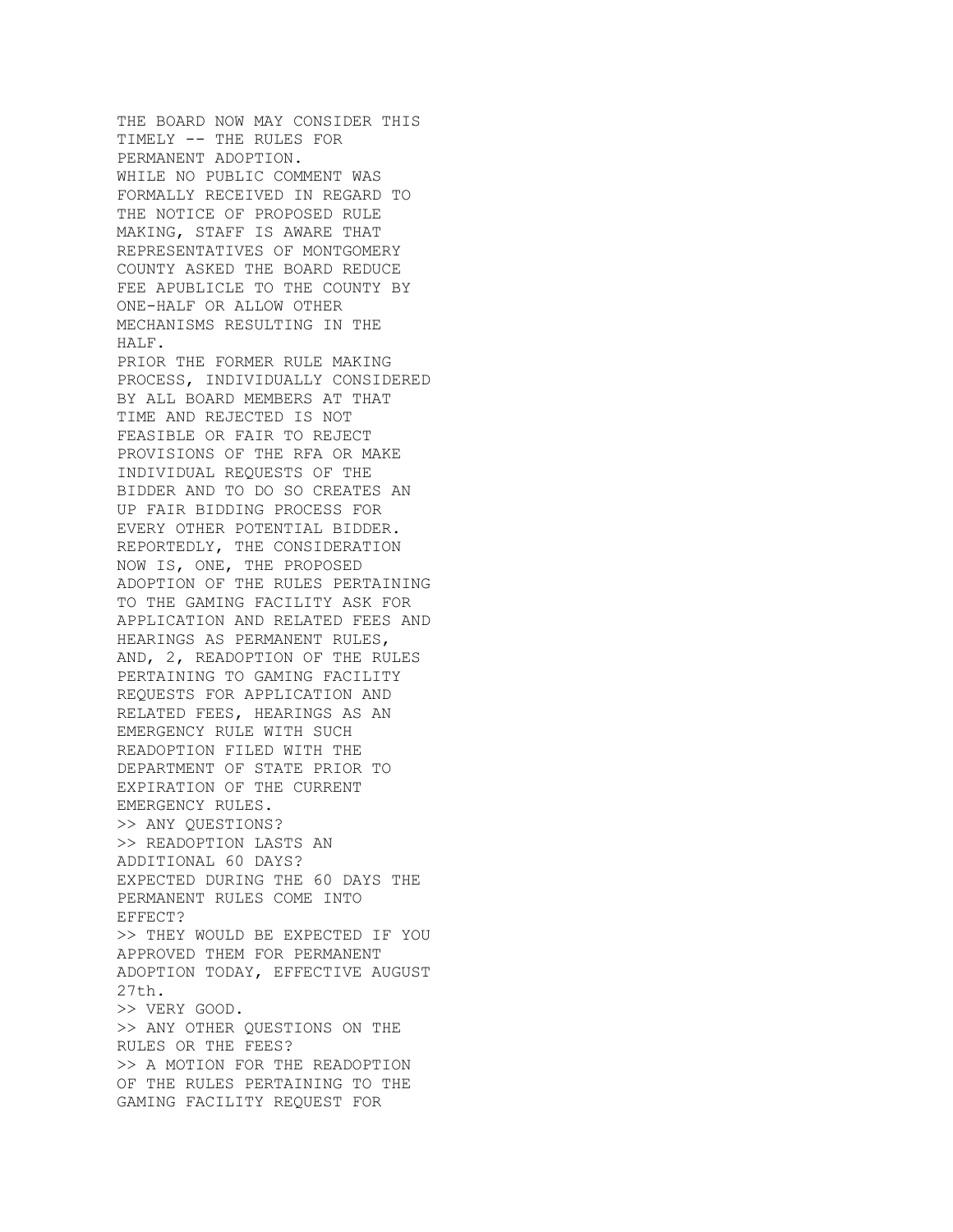APPLICATION RELATED FEES AND HEARINGS AS EMERGENCY RULES? ANY SECOND? >> SECOND. >> ANY ADDITIONAL COMMENTS? ALL IN FAVOR? ANY OPPOSE? MOTION CARRIES. >> I NEED A MOTION NOW TO ADOPT RULES TO GAMING FACILITY REQUESTS, APPLICATIONS, HEARINGS, AS PERMANENT RULES. MOTION? SECOND? DISCUSSION ON THAT? ALL IN FAVOR? ANY OPPOSED? THAT MOTION CARRIES. ROB, WHAT'S NEXT? >> ITEMS 4C AND 4D, COMPANION ITEMS, RULES FOR CONSIDERATION OF PERMANENT ADOPTION. MAY 12th, 2014, THE GAMING FACILITY BOARD ADOPTED EMERGENCY RULES PRESCRIBING MINIMUM CAPITAL INVESTMENT FOR GAMING FACILITY LICENSE. THE BOARD ADOPTED, AS OF THE EMERGENCY RULES ON THAT DAY, AND PROPOSED THE SAME RULES FOR PERMANENT ADOPTION. IF ADOPTED, THERE'S PERMANENT RULES, AND THAT COULD OCCUR, AND IT IS EFFECTIVE AUGUST 10 th 2014, HENCE ITEM 4D, EXTENSION OF THE EMERGENCY RULE MAKING PER TAPING TO THE VERY RULE. IT'S DESIGN TO PREVENT THE RULE FROM EXPIRING WHILE THE EFFECTIVE DATE IS PENDING. THE TEXT OF THE RULE HAS NOT CHANGED SINCE THE EMERGENCY ADOPTION OF MAY 12th, 2014, AND THE BOARD MAY TIMELY CONSIDER RULES FOR PERMANENT ADOPTION. NO PUBLIC COMMENT WAS RECEIVED. ACCORDINGLY, FOR COMMISSION CONSIDERATION IS PROPOSED ADOPTION OF THE RULES PER TAPING TO THE MINIMUM CAPITAL INVESTMENT FOR FACILITY LICENSE AND, TWO, READOPTION OF THE RULES PER TAPING TO MINIMUM CAPITAL INVESTMENT FOR GAMING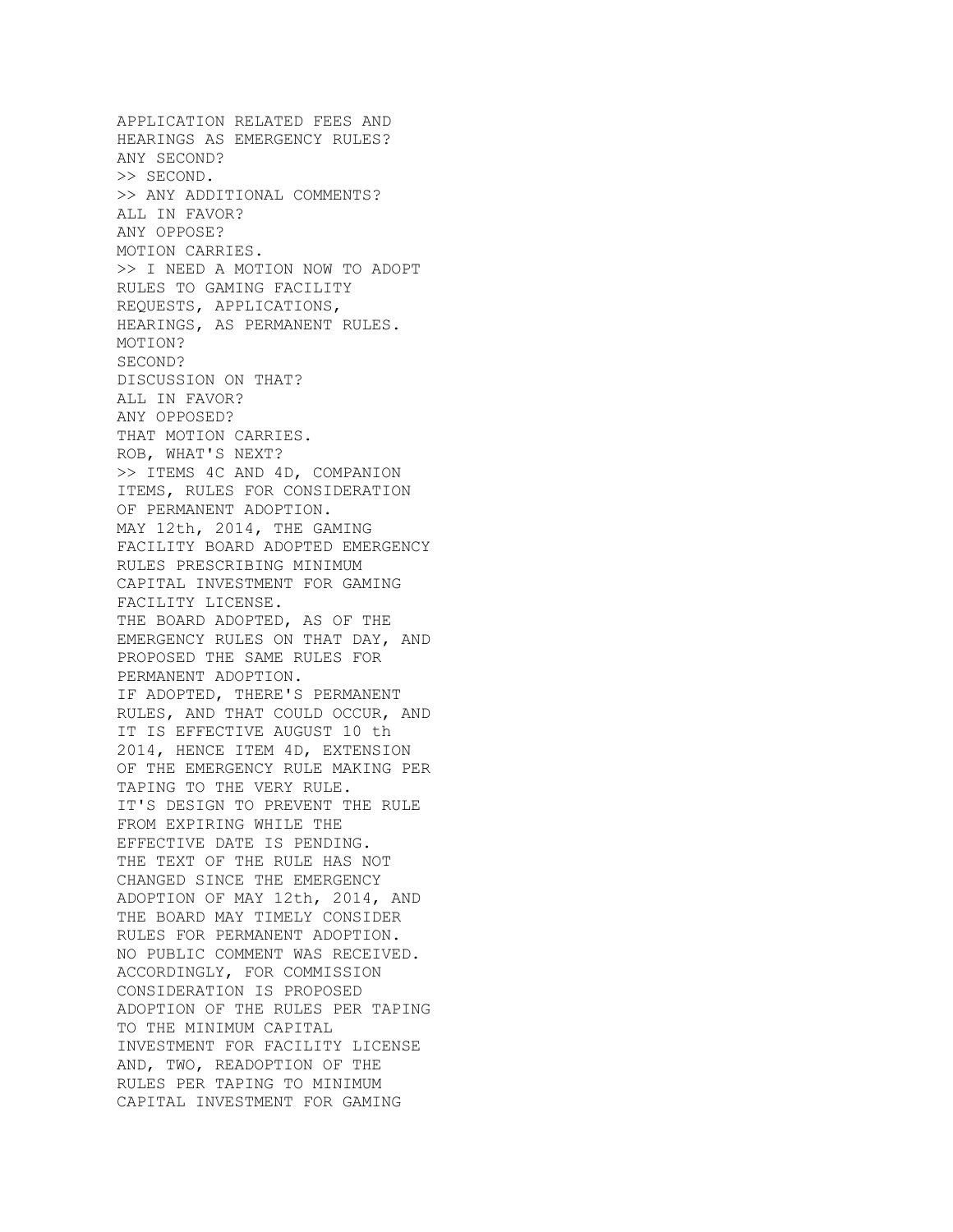FACILITY LICENSE AS AN EMERGENCY RULE FOR READOPTION TO BE FILED WITH THE DEPARTMENT OF STATE PRIOR TO EXPIRATION OF THE CURRENT EMERGENCY RULES. >> WHAT IS THE RATIONALE BEHIND THE DIFFERENT FEES FOR DIFFERENT LOCATIONS? IF THAT IS THE CASE, CORRECT? >> CORRECT. WE ENDED UP DOING AN ANALYSIS WITH THE GAME FACILITY LOCATION BOARDS' CONSULTANT TO MAKE A DETERMINATION ON WHAT WAS EQUITABLE AND PROPER DUE TO THE POPULATION AREAS AND OTHER AMENITIES, THEY WERE SET DIFFERENTLY. WHAT ULTIMATELY RESULTED WAS WHAT YOU HAVE IN FRONT OF YOU, A DIFFERENT SET FOR EACH OF THE THREE DIFFERENT LOCATIONS. >> ANY OTHER QUESTIONS? SO WE WILL NEED A MOTION FOR THE READOPTION OF THE RULES PERTAINING TO THE MINIMUM CAPITAL INVESTMENT PER GAME FACILITY LICENSE AS A RULE. MOTION? SECOND? ANY COMMENTS, QUESTIONS? ALL IN FAVOR? ANY OPPOSED? MOTION CARRIES. NOW WE NEED A MOTION TO ADOPT THE RULES PERTAINING TO THE MINIMUM CAPITAL INVESTMENT PER TAPING TO THE LICENSE AS PERMANENT RULES, IN FORM OF THE MOTION, A SECOND? AND SECOND? ANY DISCUSSION? ALL IN FAVOR? ANY OPPOSED? THAT MOTION CARRIES AS WELL. NEXT ORDER OF BUSINESS IN THE REQUEST FOR APPLICATION, THE BOARD COMMITTED TO A FEW PUBLIC EVENTS, SPECIFICALLY WE WILL UNDERTAKE AN APPLICANT PRESENTATION AND REGIONAL PUBLIC COMMENTS EVENT. STAFF WILL SOON BE ISSUING A GUIDANCE DOCUMENT OUTLINING THE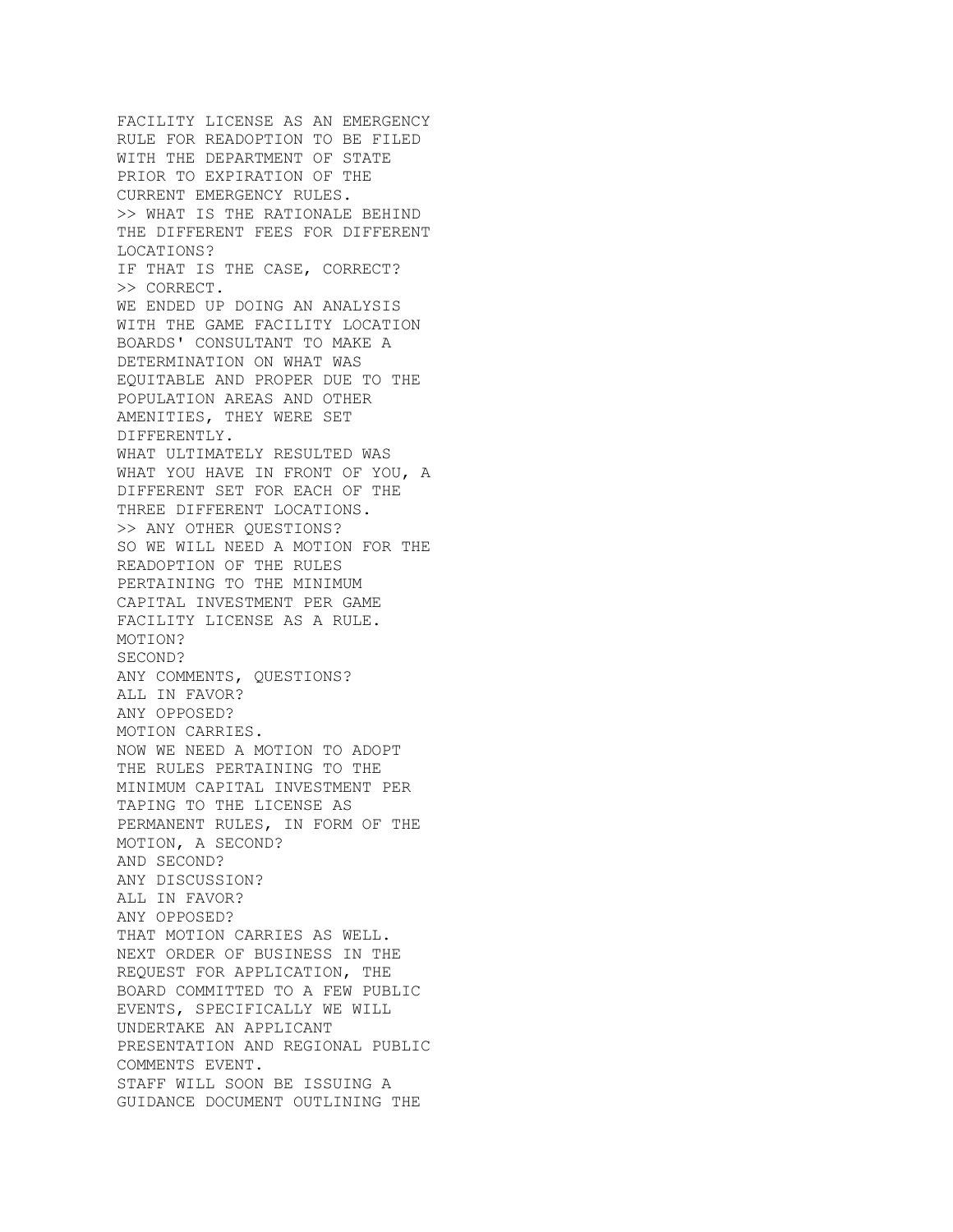APPLICANT PRESENTATION EVENT IN IDENTIFYING PRESENTATION EXPECTATIONS AND LIMITATIONS. ROB, THE GUIDANCE, CAN YOU SHARE WITH THE COMMISSION WHAT YOUR INTENTIONS ARE AND OUTLINE EACH EVENT?

>> YES, SIR. .

THE REQUEST FOR APPLICATIONS PROVIDES EACH APPLICANT IS AFFORDED AN OPPORTUNITY TO MAKE AB INFORMATIONAL PRESENTATION OF THE APPLICATION TO THE BOARD. THE PRESENTATION IS INTENDED TO AFFORD EACH APPLICANT THE OPPORTUNITY TO PROVIDE THE BOARD WITH AN OVERVIEW OF THE CONTENTS OF THE APPLICATION, EXPLAIN PARTICULAR COMPLEX INFORMATION, AND LIGHT SPECIFIC AREAS THAT IT DESIRES. THE APPLICATIONS ARE CONDUCTED SEPTEMBER 8 th AND 9th, MEETING ROOM 6 OF THE EMPIRE STATE PLAZA. ALLOWED IN THE ROOM AT 8: 230 -- 8:30 IN THE MORNING. FROM A PRACTICAL VIEW, ANTICIPATE PRESENTING FOR 45 MINUTES, RESERVING 15 MINUTES FOR QUESTIONS BY BOARD MEMBERS. WE'LL PROVIDE COMPUTER FOR AUDIO/VISUAL APPLICATIONS, A PROJECTOR, SCREEN, OTHER EQUIPMENT TO DISPLAY ANY OTHER MATERIALS LIKE POSTERS, ET CETERA, THEY MAY WANT TO BRING TO YOUR ATTENTION. THE PRESENTATIONS WILL BE WEB STREAMED, THUS ALLOWING THOSE INTERESTED PEOPLE WHO CAN'T OTHERWISE ATTEND THE PROCEEDINGS. WE'LL ARCHIVE A VIDEO ON THE WEB PAGE SO THAT ANYONE INTERESTED CAN ACCESS THE PROCEEDINGS AT THEIR OWN CONVENIENCE. THEY HOST A GAMING FACILITY, AND THE DATES AND LOCATIONS OF THE MEETINGS ARE SEPTEMBER 22nd, IN ALBANY AT THE HOLIDAY INN TURF ROAD, AND WE WILL BE IN POUGHKEEPSIE GRAND VIEW NEAR THE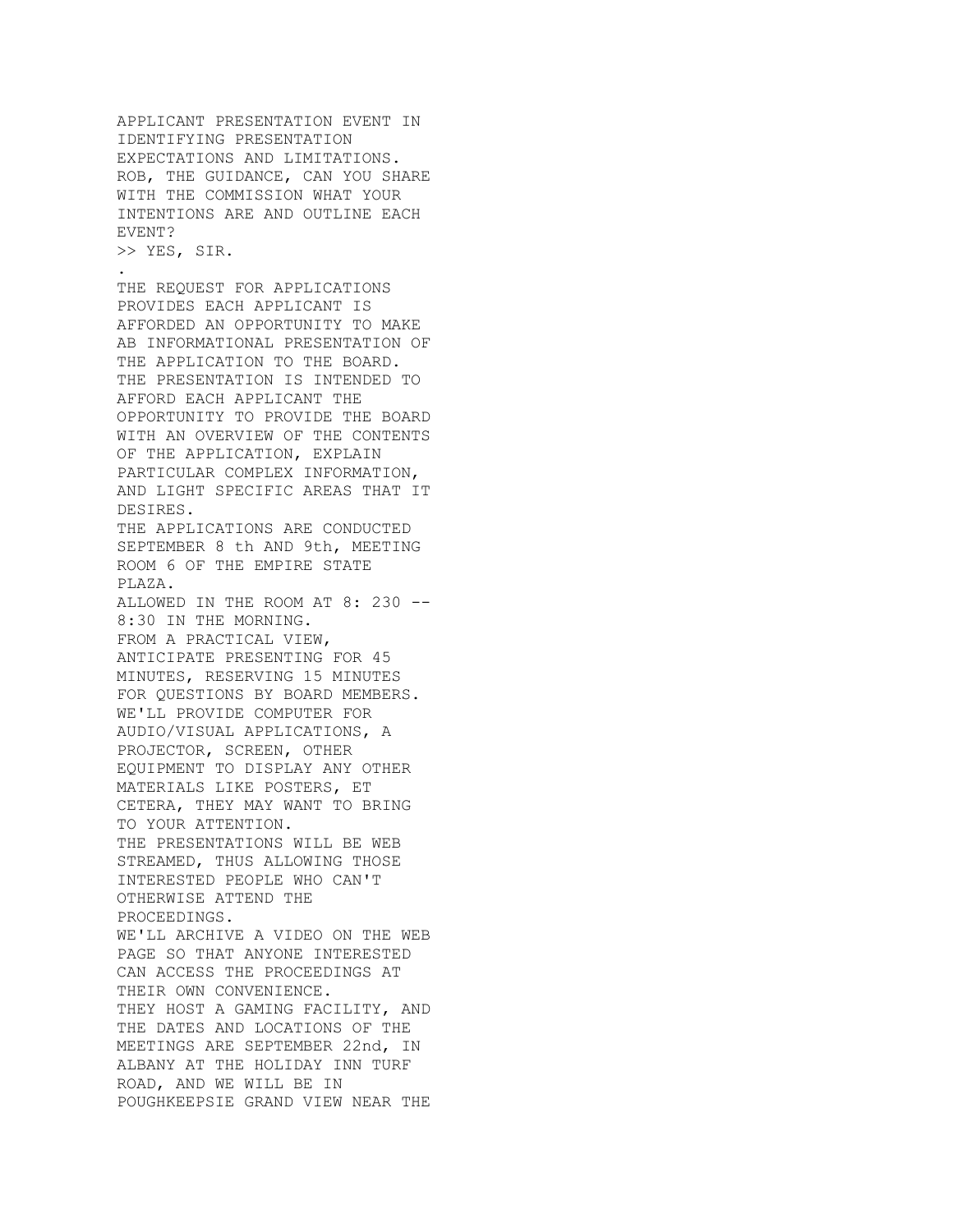TRAIN STATION, AND THE FOLLOWING DAY, SEPTEMBER 24th, WE WILL BE IN ITHICA AT THE HOTEL ITHICA. PURPOSE. EVENTS IS TO AFFORD INDIVIDUALS AND GROUPS AN OPPORTUNITY TO PROVIDE CONCEPTS OF THE CASINO GAMBLING OR SPECIFIC COMMENTS REGARDING APPLICANTS IN THE REGION. WE ANTICIPATE EACH OF THE PUBLIC COMMENT EVENTS TO EXTEND ALL DAY AND INTO THE EVENING TO ACCOMMODATE INDIVIDUALS WHO OTHERWISE MAY BE UNABLE TO ATTEND DURING THE WORKING DAY. FOR THOSE UNWILLING OR UNABLE TO ATTEND, WE WILL ALSO ACCEPT WRITTEN COMMENTS THAT ARE ADDRESSED TO THE GAMING FACILITY LOCATION BOARD. LIKE THE APPLICANT PRESENTATIONS, THE PUBLIC COMMENT EVENTS WILL BE WEB STREAM AND ARCHIVED FOR PEOPLE'S VIEWING WHEN THEY'D LIKE. WE WILL SHORTLY BE ISSUING A GUIDANCE DOCUMENT THAT OUTLINES PARAMETERS OF THE BOARD'S EXPECTATIONS AND PARTICIPANT LIMITATIONS FOR BOTH THE APPLICANT PRESENTATIONS AND FOR THE PUBLIC TO COMMENT ABOUT. >> SHOULD LET RECORD REFLECT THAT THIS BOARD, ALL VOLUNTEERS, NONE OF US RECEIVE ANY COMPENSATION FOR OUR SERVICES, AND, THUS, WE HAVE DAY JOBS AND OTHER COMMITMENTS, AND THAT NOT ALL OF US CAN MAKE EVERY ONE OF THESE PRESENTATIONS, BUT STAFF CHECKS THE SCHEDULES, AND WILL BE ABLE TO CHECK THE FIVE DATES SHARED, AND IT'S NOT A REFLECTION ON US IF WE ARE NOT ABLE TO MAKE THE MEETING IN PERSON, AND THROUGHOUT THE DAY, WE'LL TRY TO MAKE EFFORTS TO PARTICIPATE ELECTRONICALLY FOR THE DAYS WE'RE NOT ABLE TO PARTICIPATE IN PERSON. I KNOW THAT FROM FIRST HAND BECAUSE I KNOW I CAN'T MAKE THE SECOND DAYS OF THE HEARINGS IN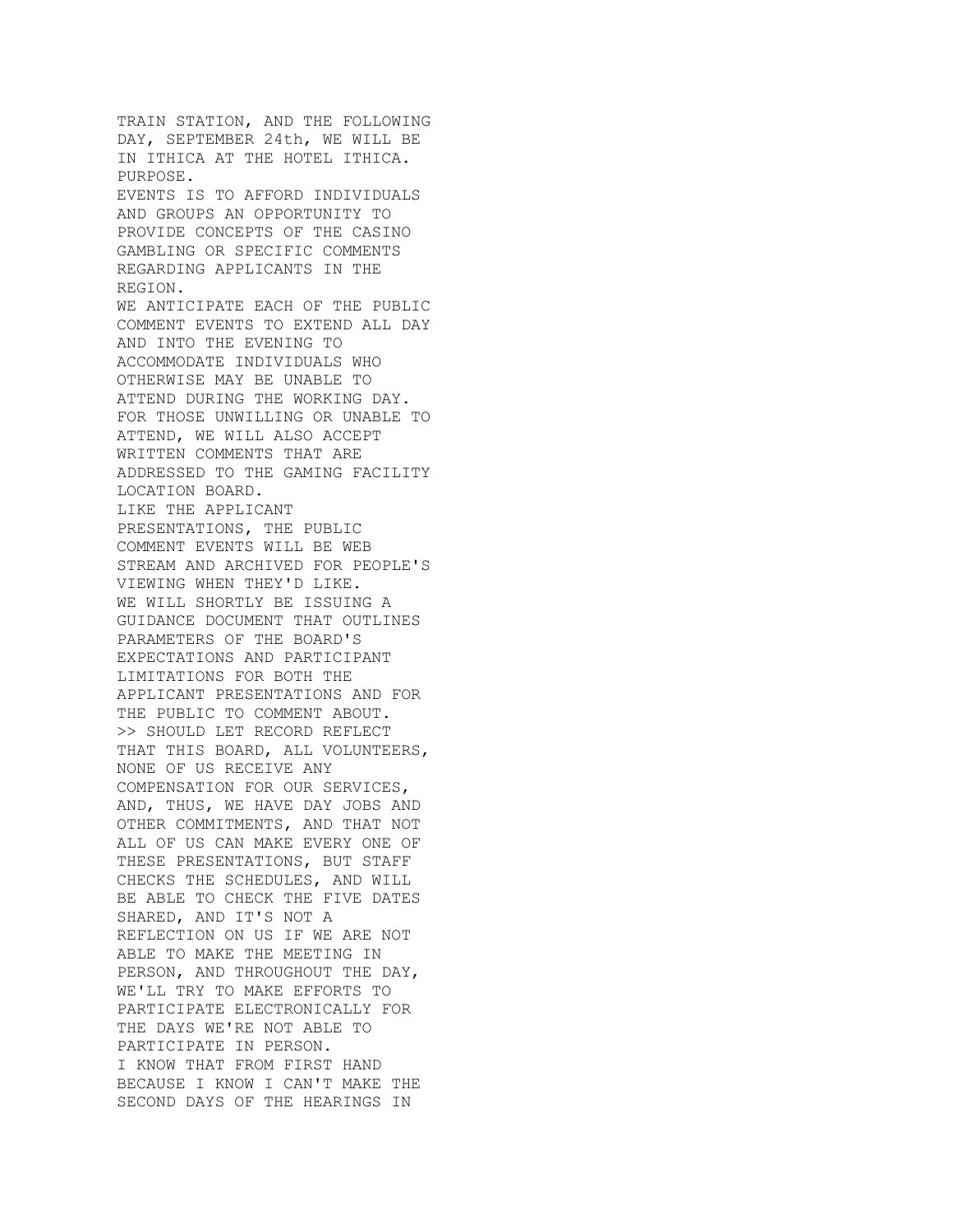ALBANY, BUT WE'LL DO THE BEST TO MAKE THE OTHERS. ANY OTHER COMMENTS OR QUESTIONS ON THE TWO HEARINGS DATES FOR THE APP CANTS OR THREE PUBLIC PARTICIPATION MEETINGS IN THE SECTIONS OF THE STATE WHERE THE CASINOS MAY BE LOCATED? >> THE STAFF SHOULD BE CONGRATULATED ON THE EXTENSIVE EFFORTS. >> THE COORDINATION OF THE SCHEDULES SHOULD BE COMMENDED. THAT WAS SOMETHING. >> ALL RIGHT: OKAY. >> THANK YOU, ROB, BUSINESS FOR COMMISSIONERS TO RAISE? . THERE WAS RECENTLY ARTICLES IN UPSTATE MEDIA REGARDING SOME COMPUTER GLITCHES WITH OUR SYSTEM AS WE TRY TO PUT THE INFORMATION ON THE WEBSITE. HAVE YOU TAKEN STEPS TO CORRECT THE GLITCH? >> THAT'S RIGHT. WE HAD A PROBLEM WITH GETTING THE INFORMATION UPLOADED, HAD TWO SETS, AND THE SHEER VOLUME WAS UNSTABLE. >> WE HAD TO HAVE IF STABLE ALLOWING EVERYONE TO ACCESS THE MATERIAL. WHAT WE DID WAS PUT UP THE FULL REDACTED VERSIONS OF EACH APPLICATION AS WERE FILED WITH THE GAMING COMMISSION. THESE ARE REDAGTED ELEMENTS AS THEY DETERMINE THE FREEDOM OF INFORMATION LAW REDACTIONS SHOULD BE. STAFF IS GOING THROUGH THAT NOW, LEGAL STAFF, TO ENSURE EACH REDACTION OF THE INDIVIDUAL COMPANIES POSTED ARE CONSISTENT WITH THE FREEDOM INFORMATION LAW. IF WE FIND THEY ARE INCONSISTENT WITH THE FREEDOM OF INFORMATION LAW, THAT STATUTE ACTUALLY HAS REMEDIATION PROCESS SO IF THEY REDABLGTED SOMETHING THAT SHOULDN'T BE, THERE'S A PROCESS BY WHICH THAT'LL BE RESOLVED AND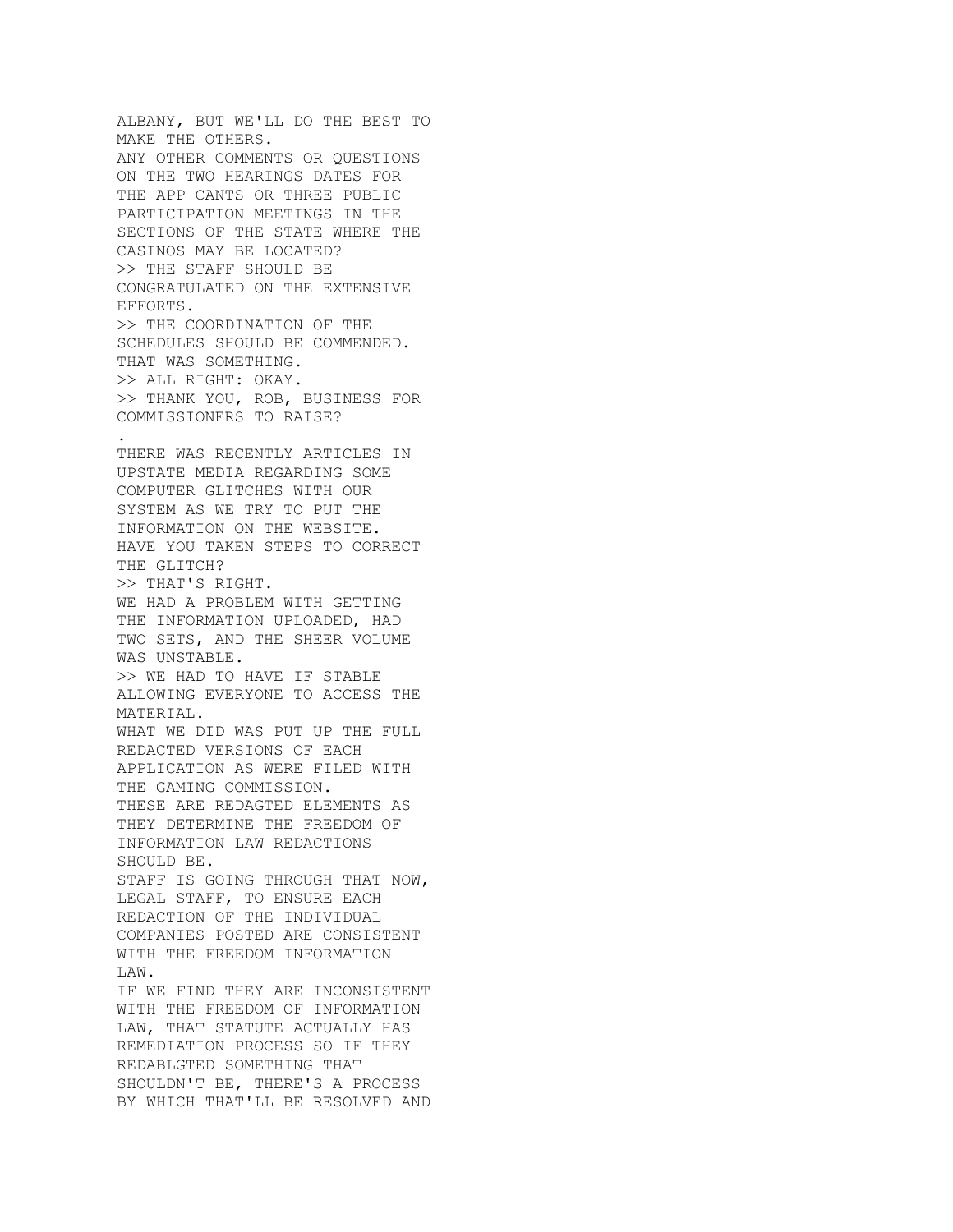ULTIMATELY, THERE MAY BE SOME MATERIALS OUT OF THAT STRAIGHT INTO UNREDACTED FORM. THERE WAS INCIDENTS MATERIALS PROVIDED WERE POSTED THAT WERE UNREDACTED AS APP CAPTAINS LOOK AT APPLICATIONS, NOTICING THAT THEY ASKED TO PULL IT DOWN AND POST SOMETHING IN REDACTED FORMAT, TAX RETURNS OF ONE COMPANY POSTED UNREDACTED WITH PERSONAL INFORMATION ON IT. WE HONORED THAT, TOOK IT DOWN, AND IT'S BEEN FILED. EVERYTHING ON THE WEB NOW IS APPROPRIATELY REDAGTED AS PROVIDED TO US PRIOR TO LEGAL REVIEW, UP, RUNNING, AND NO CRASHES. >> OKAY. >> ONE OTHER THING I WANTED TO MENTION AS WELL, AND I HAVE STARTED TO RECEIVE SOME E-MAILS FROM PEOPLE IN COMMUNITIES WHERE CASINOS ARE PROPOSED, MOST IN OPPOSITION, AND I INTEND TO FORWARD ALL E-MAILS TO STAFF, AND I ASK STAFF DIARY AND CATALOG E-MAILS FROM THE COMMUNITY AND ACKNOWLEDGE RECEIPT THEREOF BECAUSE I DON'T INTEND TO COMMENT INDIVIDUALLY. YOU KNOW, WE'RE A BOARD HERE. WE SHOULD BE RESPONDING AS A BOARD TO STAFF, AND I WOULD REM THAT TO MY COLLEAGUES AS WELL AS THEY START GETTING IN COMMUNICATION. >> WHAT DO YOU SUGGEST TO THE PUBLIC RIGHT NOW THAT RATHER THAN TRYING TO CONTACT ANYONE THAT THEY REACH OUT TO STAFF, AND STAFF IS GOING TO PROVIDE THAT TO US, AND THAT'S A MUCH BETTER WAY, AND EASIER WAY AND SMARTER WAY FOR PEOPLE TO BE ABLE TO INTERACT RIGHT NOW. >> WE HAVE BEEN CATALOGING ALL THE DIFFERENT PIECES OF E-MAILS, LITERATURE, LETTERS, ET CETERA. WE'VE BEEN CATALOGING THE CALL BACK FOR YOUR REVIEW WHEN YOU STARTED DELIBERATIONS, AND WE HAVE ALSO BEEN RESPONSIVE IN